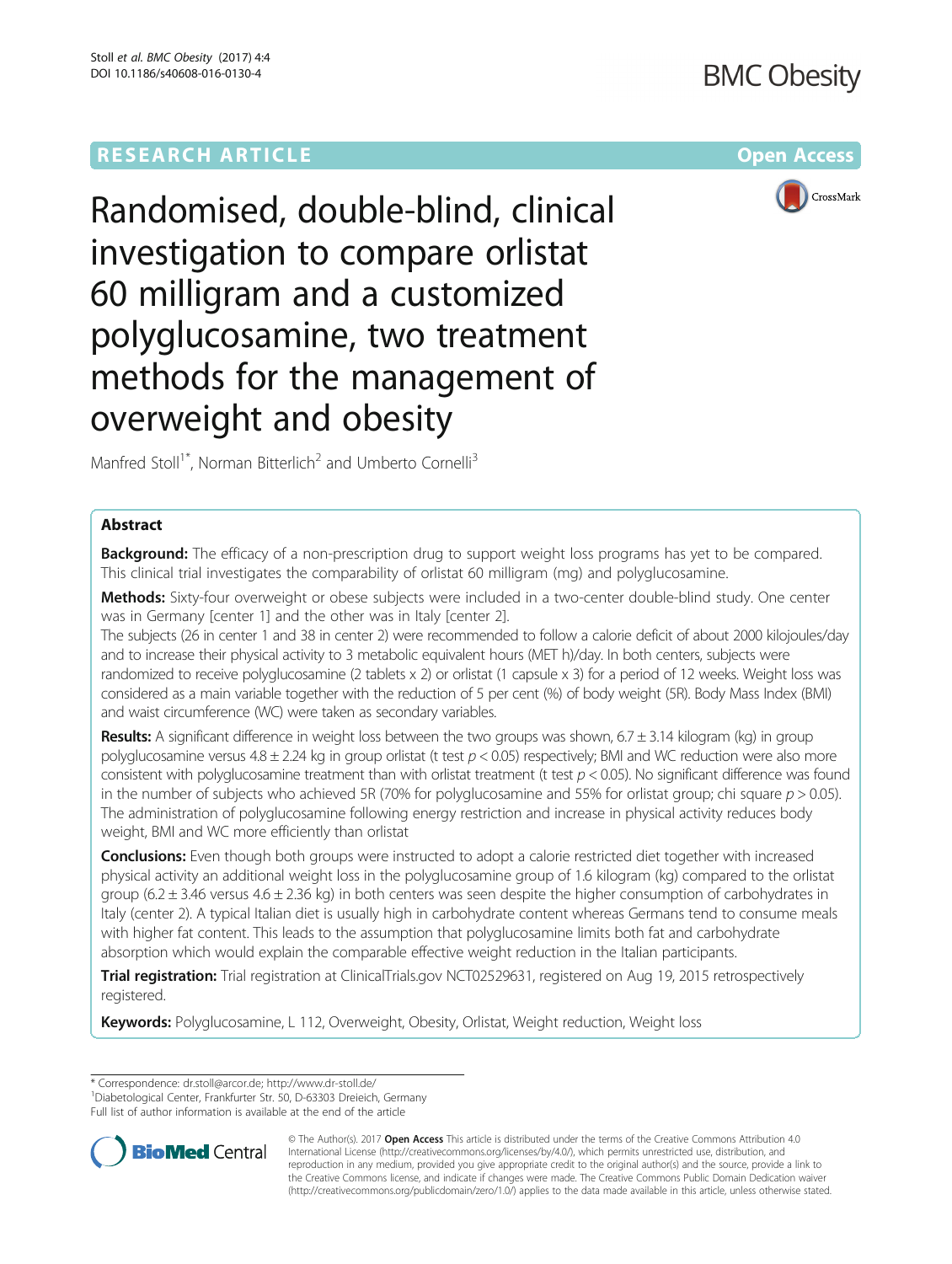# Background

Overweight and obesity are major public health challenges of the 21st century in the European region [[1](#page-8-0)] and guidelines to assist practitioners and patients for an appropriate treatment have been compiled by many professional societies for nutrition [[2](#page-8-0)]. Therapists often recommend the use of weight loss aids such as orlistat to obtain a more rapid weight loss due to the ability of this product to inhibit the pancreatic lipase and the dietary triglycerides bioavailability [[3](#page-8-0)].

The withdrawal of registered weight loss products from the market has led therapists to look for currently available treatment options. One product that is also used to help support body weight management is polyglucosamine, a low molecular weight chitosan (LMWC) that binds fats, creating an emulsion that [[4\]](#page-8-0) makes them non-bioavailable. The emulsion can be partially eliminated or used by colonic bacteria as a fuel due to their ability to hydrolize LMWC with the bacterial enzyme chitosanase [[5, 6\]](#page-8-0).

For both products to obtain a reduction in body weight of about 5% in a relatively short period of time (2 to 4 months), a daily caloric restriction combined with increased physical activity is recommended.

There are currently no studies comparing the two products and there exist no published data in the literature. The aim of this study was to compare their effectiveness in a double blind clinical trial in two different centers.

# **Methods**

## Trial design

The trial was a randomized, double-blind study in two centers comparing the treatment effects of orlistat and

polyglucosamine and conducted in accordance with the European Medical Device Directive 92/43/EEC, European harmonized Standard (EN) International Standardization Organisation (ISO) 14155-1, the Declaration of Helsinki and the National Data Protection Act. The centers involved in the study were: center 1, the Diabetological center in Dreieich-Sprendlingen, Germany, center 2, the Monitoring Food and Diseases (MAP) in Rende (Cosenza, Italy).

# Participants

Sixty four subject were admitted (26 in center 1 and 38 in center 2) as shown in Fig. 1.

Patient recruitment and development during the randomized double-blind clinical investigation comparing polyglucosamine and orlistat.

The admission criteria were overweight subjects with a BMI  $\geq$  28 kilogram/square-meter (kg/m<sup>2</sup>) and < 45 kg/ m2 ; waist circumference of more than 80 centimeter (cm) for women and greater than 94 cm for men; age 21 to 70 years.

The energy intake was also an important admission criterion. The kilojoule (kJ) intake was measured using a questionnaire based on weekly servings [[7\]](#page-8-0) and those subjects reporting an energy intake lower than the standard value calculated according to Miffin St-Jeor Equation (based upon weight, height, age) [\[8](#page-8-0)] were excluded from the clinical trial.

Other exclusion criteria were as follows: pregnancy or breast-feeding, addiction to alcohol, inability to fulfill the requirements of the trial protocol, cancer, malignant tumor, hypersensitivity reactions to crustaceans or any of the ingredients of the two products. Patients with

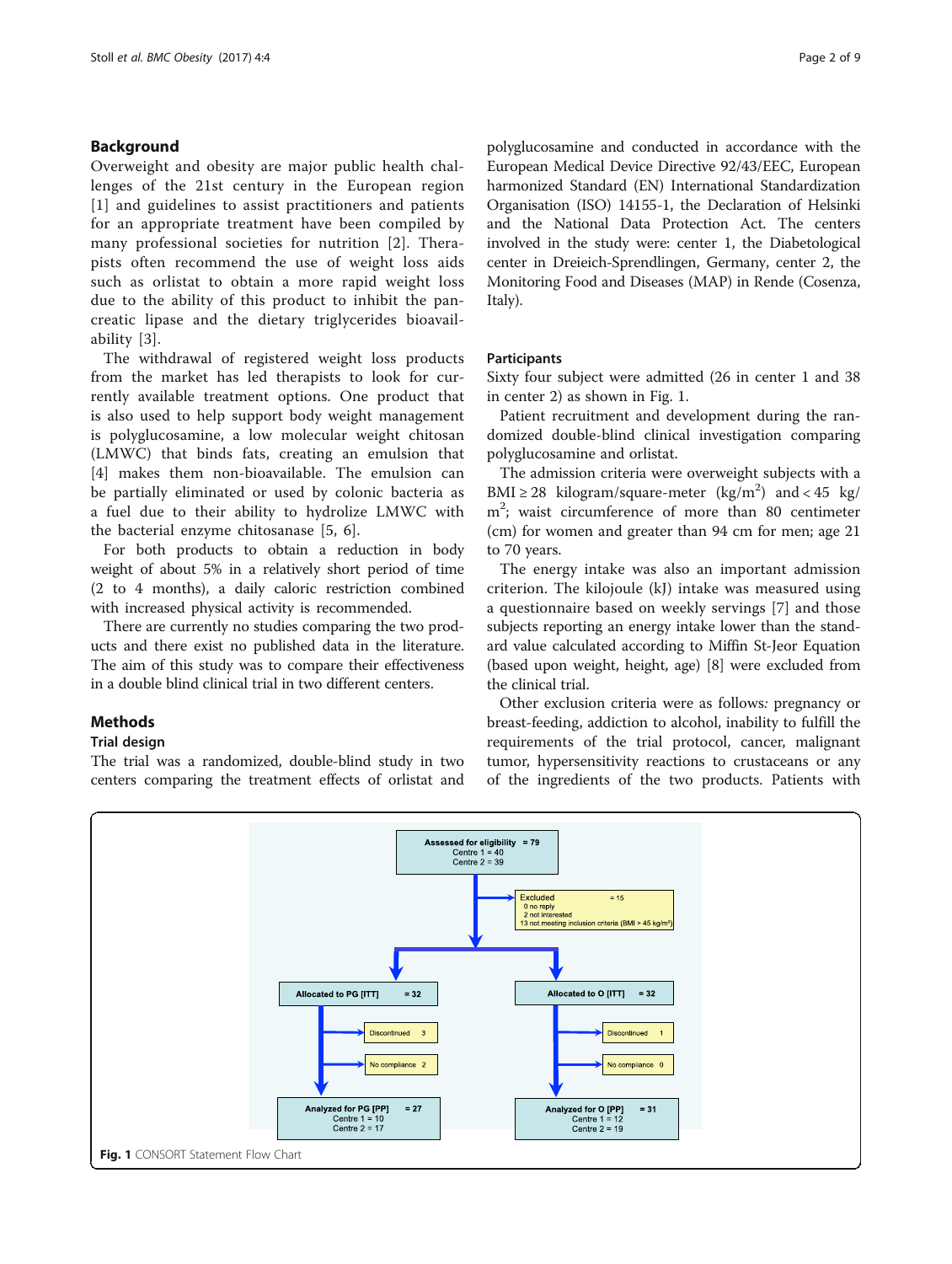chronic disease not brought under control with an appropriate therapy or with diabetes were excluded.

All patients were informed in detail about the purpose of the clinical trial both orally and in writing and their written consent obtained. Insurance to cover the participants, at a level appropriate to the risks posed by the clinical trial was provided and complied with the principles of the latest version of the Declaration of Helsinki (October 2008).

All patients were given the same instructions regarding dietary changes based on the requirements outlined in a nutrition course manual, which includes a list of foods to be avoided (or reduced) in order to achieve 2000 kJ/day deficit (about 500 kilocalories (kcal)). Those foods high in energy density such as processed meat (sausages, salami etc.), meat, cheese, butter, oil, pasta, beer, wine / alcohol, sweet beverages were particularly cautioned against overconsumption.

All patients were taught how to increase physical activity level at intensity equivalent to 3 METs/day and given a fitness digital versatile disk (DVD) featuring an exercise program to help motivate them to continue doing exercises on their own. The recommendation of expending 3 METs/day corresponds to 21 METs/week (about 1 hour/day of moderate intensity exercise) and was based upon the cut-off to prevent weight gain while consuming a usual diet [[9\]](#page-8-0).

The energy expenditure of 3 METs corresponds approximately to 45 minutes (min) of walking or 15 min of biking at 15 kilometer per hour (km/h), or 15 min of swimming [\[10\]](#page-8-0).

# Variables

The primary target variable was the body weight, whereas the other anthropometric measures (BMI and waist circumference) were considered secondary variables only.

The cutoff reduction of 5% of body weight (5R) was also taken as a primary goal.

The plasma lipids and blood pressure were also measured but they were not considered as variables because patients under therapy with antihypertensive drugs and/ or statins were also admitted to the trial.

All the measurements were taken at the moment of the enrolment (Visit 1/T1) and at least four times during the therapy: at baseline, after 4, 8 and 12 weeks of treatment.

#### Investigational medical device and comparator

Orlistat 60 mg (1 capsule x 3) was filled in blue capsules and polyglucosamine (2 tablets x 2) was available as compressed pale colored tablets. However, there was a difference in the dosing regimens: 3 x 1 capsule (a capsule three times daily with each meal)

| <b>Table 1</b> Treatment scheme; double blind placebo/ |  |  |
|--------------------------------------------------------|--|--|
| polyglucosamine/orlistat                               |  |  |

| 2 placebo tablets         | 1 placebo capsule        |
|---------------------------|--------------------------|
| 2 polyglucosamine tablets | 1 placebo capsule        |
| 2 polyglucosamine tablets | 1 placebo capsule        |
|                           |                          |
| 2 placebo tablets         | 1 orlistat 60 mg capsule |
| 2 placebo tablets         | 1 orlistat 60 mg capsule |
| 2 placebo tablets         | 1 orlistat 60 mg capsule |
|                           |                          |

In the group treated with polyglucosamine, two tablets, also called placebo tablets (provided for breakfast) contained no active substance

and 2 x 2 tablets (two tablets twice a day with a meal).

Push-through blisters, each containing 3 x 1 blue capsules and 3 x 2 ivory colored tablets were given to both treatment groups. Therefore, these patients were each given 2 tablets and a capsule three times a day.

All participants received the same number of tablets and capsules (see Table 1).

Double Dummy Design blister pack

Thirty-two blister packs each providing one-day supply  $(6 \text{ tablets} + 3 \text{caps})$  were given to study subjects so that every four weeks they had to return to the center for a new supply. The subjects were requested to attend the follow-up visits by phone calls (see Fig. [2](#page-3-0)).

## Sample size

A sample size of 40 patients in each group had a sufficiently high probability (Cohen's effect size 0.5, 5% significance level, 80% power and 20% drop out) of detecting a statistically significant difference by means of the t-test. The sample was not stratified by gender. For the random process, block randomization was used with a block of size four.

## Compliance

Measurement of medication adherence was obtained by counting the number of residual tablets. The compliance was fixed to a consumption of at least 44 blisters during the study period (48 blisters were given and 46 should have been consumed). The physical activity and the caloric restriction were not taken as a compliance measure.

## Statistical methods

The metric data were characterized according to their statistical parameters, mean value, standard deviation and extrema. The differences between the groups were calculated by means of the t-test (probability (p)-value  $p_t$ ) under the assumption that the variances were the same. The correlation coefficient (r) was calculated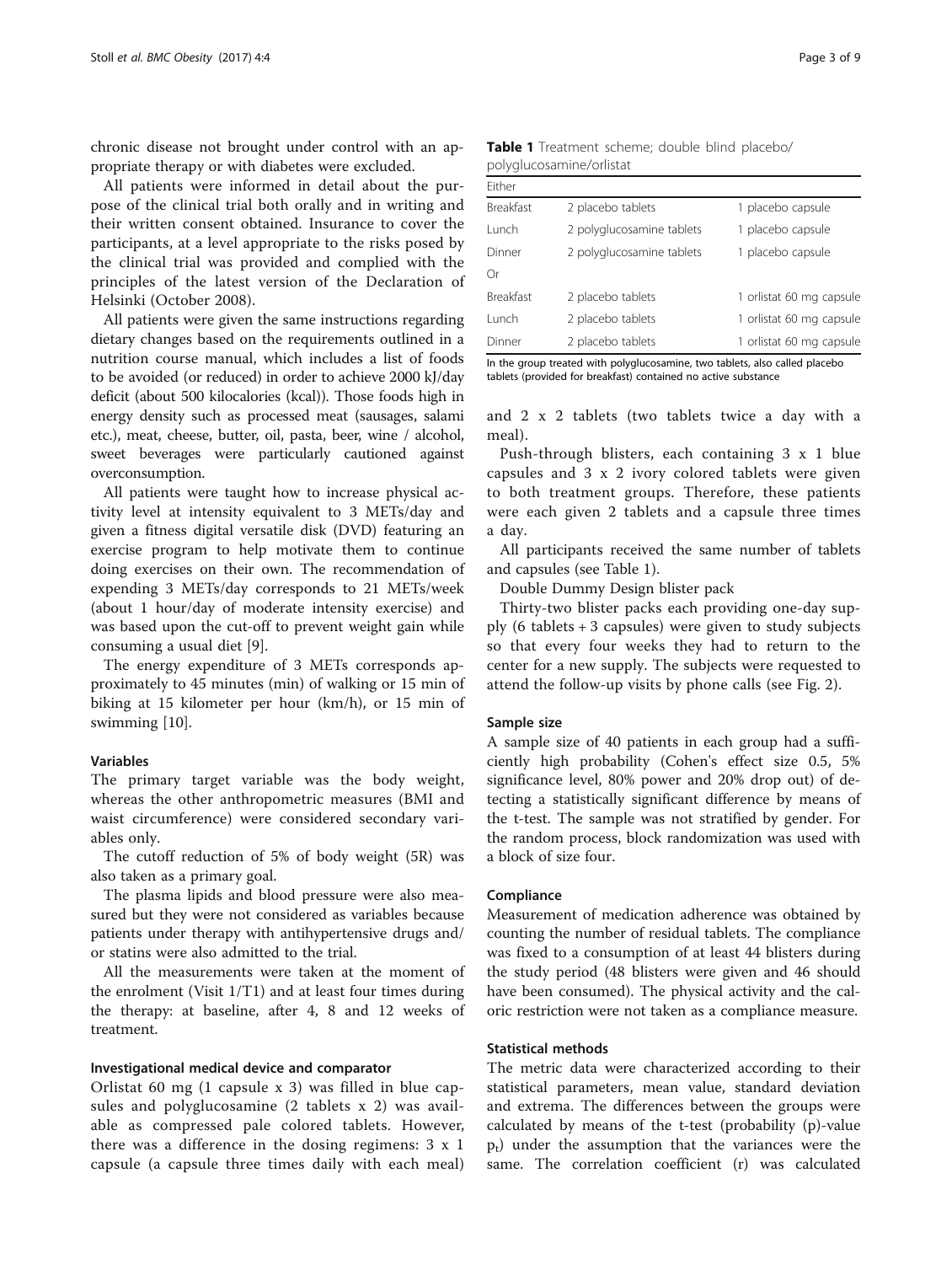<span id="page-3-0"></span>

between the initial body weight and the body weight reduction.

For the evaluation of the primary endpoints, the results of the intention to treat analysis (ITT) were compared to those of per-protocol population (PP). For the analysis of subjects reaching 5R the Chi<sup>2</sup>-test was used. The biometric analysis was performed using the statistical software package SPSS®, Version 19.0 and Microsoft Excel® was used to add new data records to a list and create a graphic illustration of the results.

# Results

According to the randomisation list 32 subjects (50%) were assigned to the polyglucosamine treatment and another 32 subjects (50%) were allocated to the orlistat treatment.

Fifty-eight subjects concluded the trial, 27 in the polyglucosamine group and 31 in the orlistat group, respectively. In the ITT population, 6 patients were excluded from the analysis of the PP population.

-Four subjects reported side effects: 3 in the polyglucosamine group (meteorism, constipation and vomiting) and one in the orlistat group (diarrhea):

Group polyglucosamine:

Patient No. 7 (discontinued after visit 8) because of meteorism

Patient No. 12 (discontinued after visit 4) because of constipation

Patient No. 14 (discontinued after visit 4) because of nausea and vomiting

Group orlistat:

Patient No. 34 (discontinued after visit 2) because of diarrhoea.

Two subjects of the polyglucosamine group were excluded because the compliance was lower than 95% (about 75% and 80%, respectively), whereas all the subjects in the orlistat group were compliant.

The complaints given as the reason for the termination in group polyglucosamine were symptoms such as stomach ache and bloating, nausea and vomiting as well as constipation, palpitations and mood swings. Medical treatment was not sought for these complaints as they were only temporary and without any further consequences. As a result of stress and an irregular lifestyle including occasional diarrhoea, discontinuation of the treatment in the orlistat group took place after the second visit, as requested by the patients. All the other recorded adverse events/reactions were mild and transient and medical attention was not required. The adverse events /reactions occurred with a similar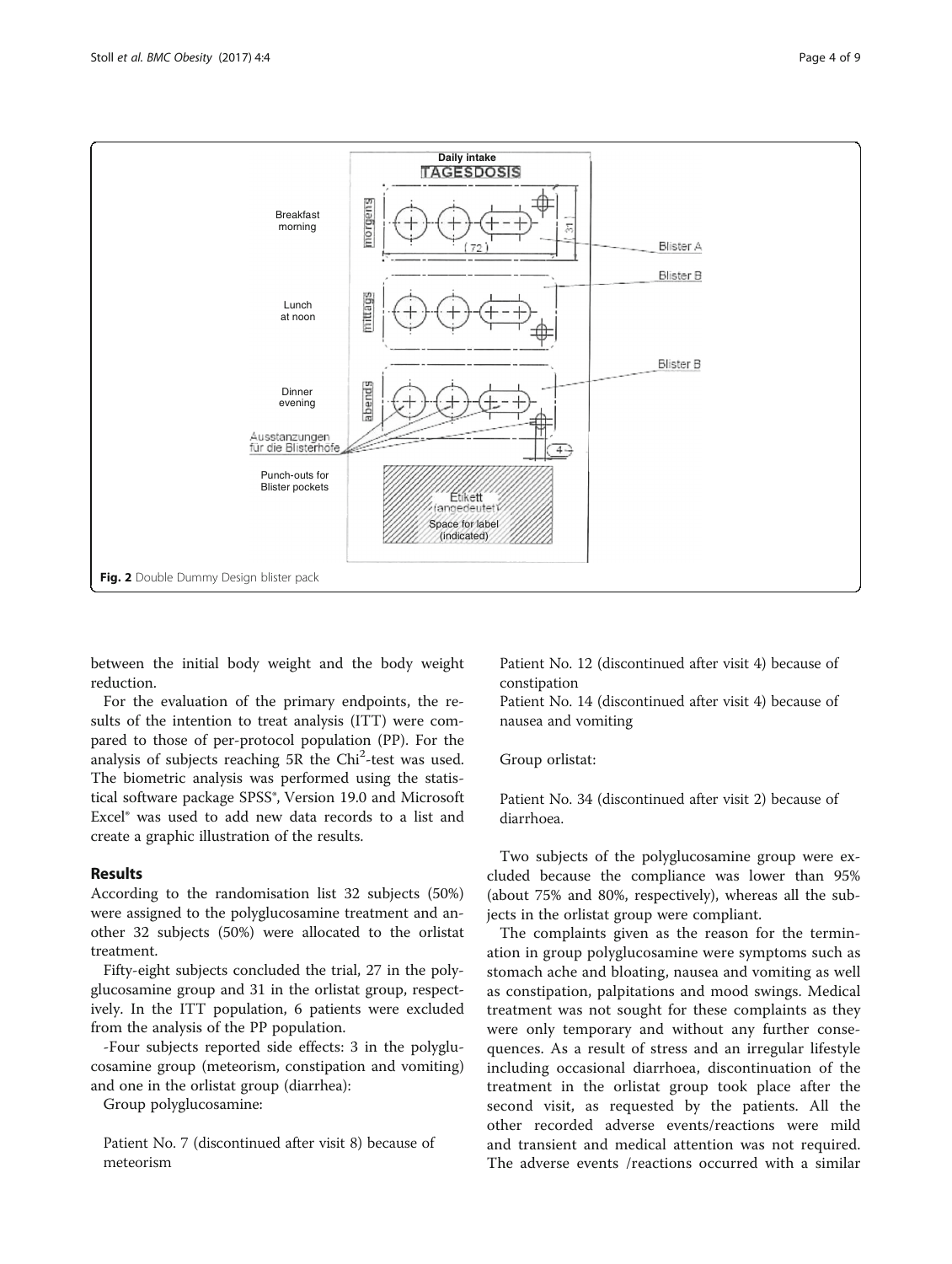<span id="page-4-0"></span>frequency in both treatment groups. The symptoms were consistent with those specified in the respective patient information leaflet. The occurrence of serious adverse events (SAE) was not observed in both regimens.

The anthropometric measurements recorded at baseline were similar in both groups (see Table 2).

There were no significant changes in blood pressure, pulse rate and laboratory findings between the two treatment groups (data not reported). Hence, both treatment methods can be considered to be comparable in efficacy for these last variables.

The average modifications of the anthropometric variables are reported in Tables 3, 4, 5 and [6.](#page-5-0)

**Table 2** Anthropometric measures at baseline (ITT: number  $(N) = 64$ ) in groups to be treated with polyglucosamine and orlistat

| Variable             | Total             | Group polyglucosamine | Group orlistat    | $p^a/b$         |
|----------------------|-------------------|-----------------------|-------------------|-----------------|
| $\mathbb N$          | 64                | 32                    | 32                |                 |
| Gender (male/female) | 28/36             | 16/16                 | 12/20             | $P = 0.313^a$   |
| Age (years)          | $50.0 \pm 9.17$   | $50.0 \pm 9.10$       | $50.1 \pm 9.38$   | $P = 0.989^b$   |
| Weight (kg)          | $99.4 \pm 12.33$  | $100.6 \pm 13.22$     | $98.2 \pm 11.47$  | $P = 0.446^b$   |
| Height (m)           | $169.3 \pm 8.09$  | $170.3 \pm 7.60$      | $168.4 \pm 8.58$  | $P = 0.358^{b}$ |
| BMI ( $kg/m2$ )      | $34.7 + 4.21$     | $34.6 \pm 3.70$       | $34.8 + 4.73$     | $P = 0.896^{b}$ |
| WC (cm)              | $111.2 \pm 10.66$ | $112.4 \pm 10.95$     | $110.0 \pm 10.38$ | $P = 0.358^{b}$ |

<sup>a</sup>Chi square test; <sup>b</sup>t test

Table 3 Anthropometric measurements (PP) at different control times (T1 baseline and, T5, T9, T13) in groups treated with polyglucosamine and orlistat

| Variable        | Group           | $T1^a$            | $T4^a$            | $T9^a$          | $T13^a$           |
|-----------------|-----------------|-------------------|-------------------|-----------------|-------------------|
| Weight (kg)     | polyglucosamine | $100.9 + 13.44$   | $97.2 + 12.61$    | $95.4 + 12.79$  | $94.1 \pm 13.41$  |
|                 | orlistat        | $97.9 + 11.55$    | $95.1 + 11.24$    | $94.5 + 11.98$  | $93.1 \pm 11.82$  |
| BMI ( $kg/m2$ ) | polyglucosamine | $34.6 + 3.69$     | $33.4 + 3.58$     | $32.8 \pm 3.50$ | $32.3 \pm 3.59$   |
|                 | orlistat        | $34.7 + 4.76$     | $33.7 + 4.60$     | $33.4 + 4.68$   | $33.0 + 4.63$     |
| WC (cm)         | polyglucosamine | $113.4 + 11.13$   | $109.6 \pm 12.10$ | $107.4 + 11.85$ | $105.1 \pm 11.98$ |
|                 | orlistat        | $109.5 \pm 10.13$ | $106.8 \pm 9.55$  | $104.2 + 9.30$  | $103.4 + 9.14$    |

<sup>a</sup>The differences between groups are not statistically significant (t test)

Table 4 Anthropometric measurements (PP) at different control times (T1 baseline and, T5, T9, T13) in groups treated with PG and O

| Variable        | Group           |                   | $T1 - T5$       | $T1 - T9$       | $T1 - T13$       |
|-----------------|-----------------|-------------------|-----------------|-----------------|------------------|
| Weight (kg)     | polyglucosamine | $100.9 + 13.44$   | $3.71 + 2.67$   | $5.49 + 2.63#$  | $6.74 + 3.14#$   |
|                 | orlistat        | $97.9 \pm 11.55$  | $2.82 + 1.42$   | $3.43 \pm 1.69$ | $4.78 \pm 2.24$  |
| BMI ( $kg/m2$ ) | polyglucosamine | $34.6 + 3.69$     | $1.26 \pm 0.88$ | $1.89 + 0.90#$  | $2.33 \pm 1.09*$ |
|                 | orlistat        | $34.7 + 4.76$     | $1.00 \pm 0.54$ | $1.23 + 0.64$   | $1.71 \pm 0.86$  |
| WC (cm)         | polyglucosamine | $113.4 + 11.13$   | $3.81 \pm 3.11$ | $5.96 + 4.13$   | $8.33 + 4.42*$   |
|                 | orlistat        | $109.5 \pm 10.13$ | $2.61 \pm 2.65$ | $5.29 \pm 2.47$ | $6.10 \pm 3.43$  |

# $p$ <0.01, \*  $p$  < 0.05

Table 5 Anthropometric measurements (ITT) at different control times (T1 baseline and, T5, T9, T13) in groups treated with PG and O

| Variable        | Group           | T1ª               | $T4^a$           | T9a              | $T13^a$          |
|-----------------|-----------------|-------------------|------------------|------------------|------------------|
| Weight (kg)     | polyglucosamine | $100.6 \pm 13.22$ | $97.2 \pm 12.37$ | $95.6 \pm 12.54$ | $94.3 \pm 13.06$ |
|                 | orlisat         | $98.2 \pm 11.47$  | $95.5 \pm 11.25$ | $94.9 \pm 11.99$ | $93.6 \pm 11.88$ |
| BMI ( $kg/m2$ ) | polyglucosamine | $34.6 \pm 3.70$   | $33.5 \pm 3.62$  | $32.9 \pm 3.61$  | $32.5 \pm 3.69$  |
|                 | orlistat        | $34.8 + 4.73$     | $33.8 \pm 4.60$  | $33.6 \pm 4.69$  | $33.1 \pm 4.66$  |
| WC (cm)         | polyglucosamine | $112.4 \pm 10.95$ | $109.2 + 11.46$  | $107.4 + 11.25$  | $105.1 + 11.21$  |
|                 | orlistat        | $110.0 \pm 10.38$ | $107.4 \pm 9.98$ | $104.8 \pm 9.93$ | $104.1 \pm 9.84$ |

<sup>a</sup>The differences between groups are not statistically significant (t test)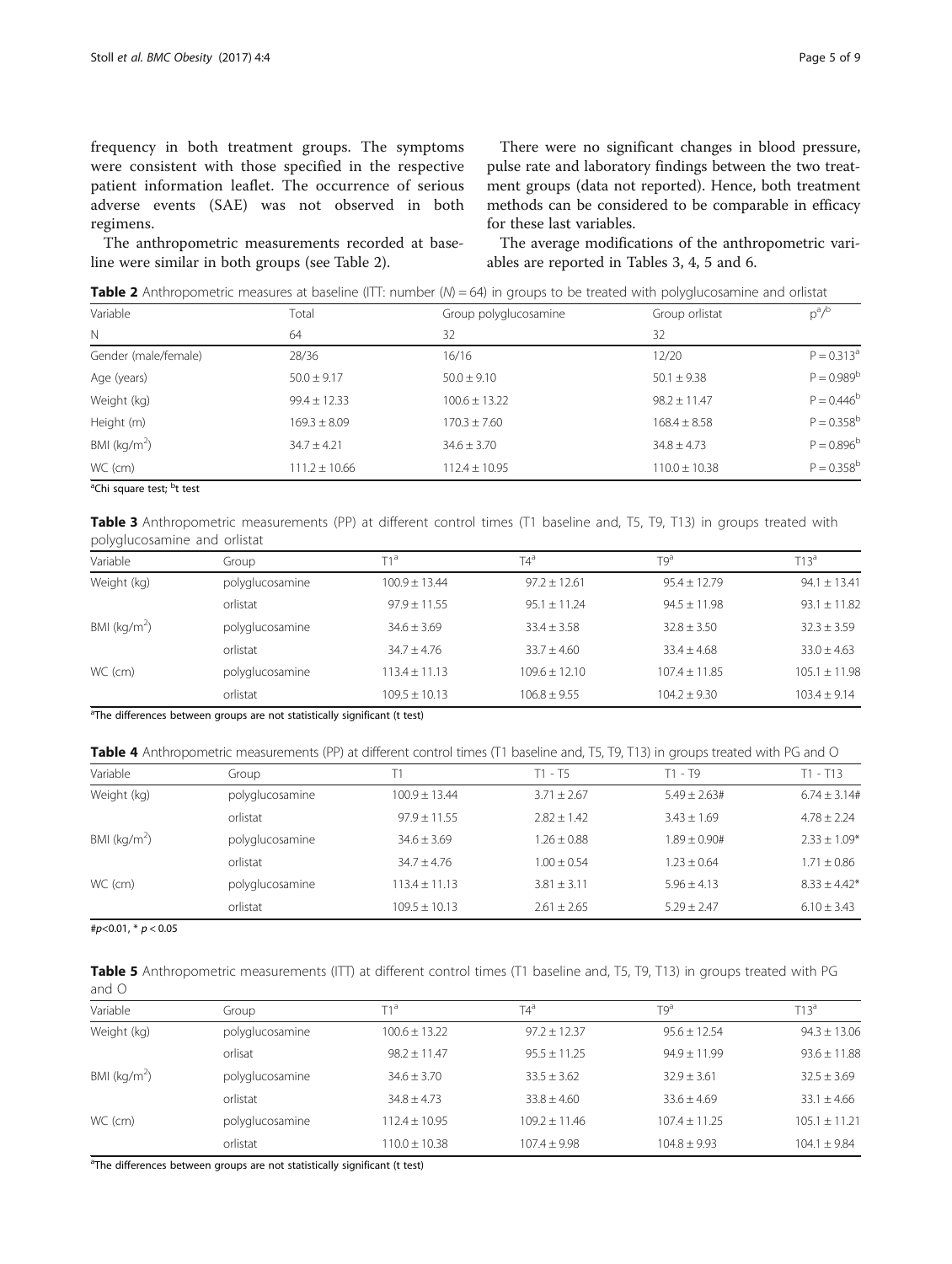| .               |                 |                   |                 |                   |                  |
|-----------------|-----------------|-------------------|-----------------|-------------------|------------------|
| Variable        | Group           |                   | T1 - T5         | $T1 - T9$         | $T1 - T13$       |
| Weight (kg)     | polyglucosamine | $100.6 \pm 13.22$ | $3.36 \pm 2.66$ | $4.98 \pm 2.90$ # | $6.24 \pm 3.46*$ |
|                 | orlistat        | $98.2 \pm 11.47$  | $2.73 \pm 1.48$ | $3.32 + 1.77$     | $4.63 \pm 2.36$  |
| BMI ( $kg/m2$ ) | polyglucosamine | $34.6 \pm 3.70$   | $1.13 \pm 0.88$ | $1.71 + 0.99*$    | $2.15 \pm 1.21$  |
|                 | orlistat        | $34.8 + 4.73$     | $0.97 + 0.54$   | $1.20 \pm 0.67$   | $1.66 \pm 0.90$  |
| WC (cm)         | polyglucosamine | $112.4 \pm 10.95$ | $3.22 \pm 3.29$ | $5.06 + 4.56$     | $7.34 + 4.83$    |
|                 | orlistat        | $110.0 \pm 10.38$ | $2.53 \pm 2.65$ | $5.12 \pm 2.60$   | $5.91 \pm 3.54$  |

<span id="page-5-0"></span>Table 6 Anthropometric measurements (ITT) at different control times (T1 baseline and, T5, T9, T13) in groups treated with PG and O

#p <0.01, \*p < 0.05

Table 7 Body weight decrease following the treatment with polyglucosamine and orlistat

| Decrease in body weight [kg] | - N   | Average ± standard-deviation(SD) Mini- mum Maxi- mum Cut off 5% decrease [N] Cut off 5% decrease [%] |        |      |            |          |
|------------------------------|-------|------------------------------------------------------------------------------------------------------|--------|------|------------|----------|
| Total (PP)                   | 58    | $5.7 \pm 2.85$                                                                                       | 0.3    | 13.0 | 36         | 62.1     |
| Group polyglucosamine        | 27    | $6.7 \pm 3.14$                                                                                       | 0.3    | 13.0 | 19         | 70.4     |
| Group orlistat               | 31    | $4.8 \pm 2.24$                                                                                       | 1.5    | 11.9 | 17         | 54.8     |
| P t value                    | 0.008 |                                                                                                      |        |      | Chi square | p > 0.05 |
| Total (ITT)                  | 64    | $5.4 \pm 3.05$                                                                                       | $-0.9$ | 13.0 | 37         | 57.8     |
| Group polyglucosamine        |       | $32 \quad 6.2 \pm 3.46$                                                                              | $-0.9$ | 13.0 | 21         | 65.6     |
| Group orlistat               | 32.   | $4.6 + 2.36$                                                                                         | 0.0    | 11.9 | 16         | 50.0     |
| Pt value                     | 0.033 |                                                                                                      |        |      | Chi square | p > 0.05 |

At visit (T)1, the average value of the body weight in the polyglucosamine group was higher than in the orlistat group (3.0 kg), but the difference was not statistically significant (t test;  $p > 0.05$ ).

During the 12-week period, there was a reduction in all the anthropometric variables for both treatment groups (Table [3](#page-4-0)). However, the reduction of all the variables (Table 7) was significantly more consistent in the group treated with polyglucosamine.

The average body weight reduction within the 12 week period (T13-T1) for PG was significantly higher for both the ITT and PP analyses (see Figs. 3, 4 and [5](#page-6-0)).

The reduction of BMI was  $-2.3 \pm 1.09$  kg/m<sup>2</sup> in the group polyglucosamine and  $-1.7 \pm 0.86$  kg/m<sup>2</sup> in the group

orlistat; the WC modification was also more pronounced following the polyglucosamine treatment than with orlistat,  $-8.3 \pm 4.42$  cm and  $-6.1 \pm 3.43$  cm, respectively.

The differences were statistically significant  $(t$  test  $p < 0.05$ ) both for ITT and PP analyses, with the only exception for WC in the ITT analysis where the difference between the two groups turned out not to be statistically significant (*t* test  $p = 0.179$ ).

The number of subjects that reached 5R was not different in the two groups (Table 7) even though after treatment, there was an increase in percentage for both the ITT and PP analyses (see Table 7).

There was no significant correlation between weight reduction and weight at baseline ( $r = 0.101$  in the ITT





to baseline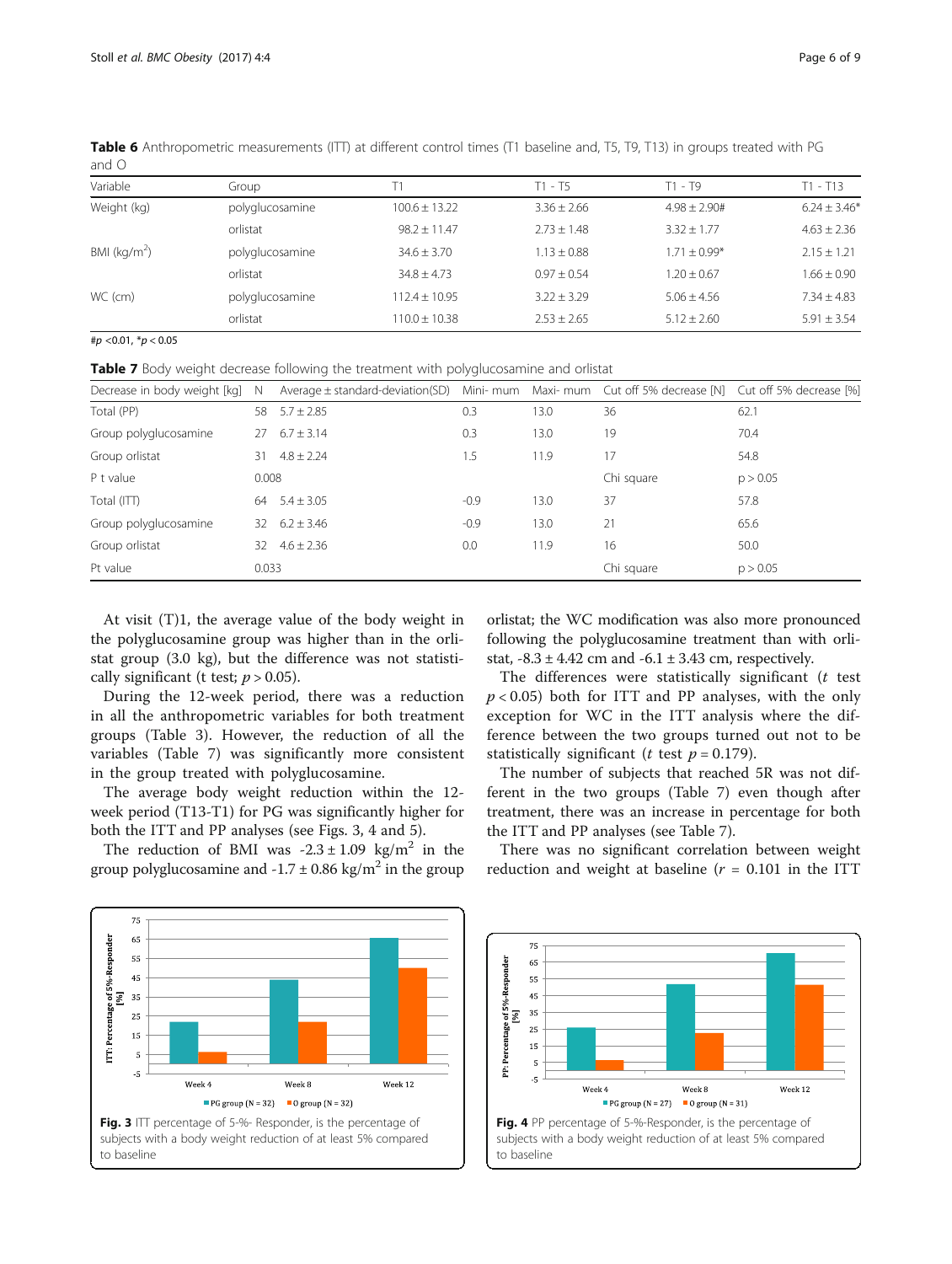<span id="page-6-0"></span>

and  $r = 0.104$  in the PP). However, BMI measurements obtained in center 1 were more favorable (1.46 versus 1.40 in center 1, 2.14 versus 1.13 in center 2). Gender did not affect the results.

The data mentioned below are the general outcomes using repeated measures ANOVA. In fact, if the curves of the changes do not intersect with each other, a significant outcome during the course can be expected when there are significant differences across time points. Therefore, we can conclude that the results are valid.

PP: Taking into account weight loss over time during the four visits V1, V5, V9 and V13, the factor time (F-test: 157.3;  $p_{time}$  < 0.001) as well as the group differences over time (F-test: 6.2;  $p_{time x group} = 0.002$ ) show a statistically significance (see Table 8).

ITT: Taking into account weight loss over time during the four visits V1, V5, V9 and V13, the factor time (Ftest: 139.5; ptime  $\langle 0.001 \rangle$  as well as the group differences over time (F-test: 4.2; ptime x group= 0.017) show a statistical difference (see Tables 9 and 10).

|  |  | Table 8 Weight loss over time in the PP group |  |  |  |  |
|--|--|-----------------------------------------------|--|--|--|--|
|--|--|-----------------------------------------------|--|--|--|--|

| Body weight PP | Sum of squares (Type III) | Degree of freedom df | F-test  | p-value |
|----------------|---------------------------|----------------------|---------|---------|
| Factor Time    | 1054.662                  |                      | 157.285 | < 0.001 |
| Time x Group   | 41.360                    |                      | 6.167   | 0.002   |
| Error          | 375.551                   | 168                  |         |         |

|  | Table 9 Weight loss over time in the ITT group |  |  |  |  |  |  |
|--|------------------------------------------------|--|--|--|--|--|--|
|--|------------------------------------------------|--|--|--|--|--|--|

| Body weight ITT | Sum of squares (Type III) | αt  | F-test  | p-value |
|-----------------|---------------------------|-----|---------|---------|
| Factor Time     | 1033.924                  |     | 139.545 | < 0.001 |
| Time x Group    | 31.234                    |     | 4.216   | 0.017   |
| Error           | 459.374                   | 186 |         |         |

| Parameter                 | Factor Time |            | Time x Group |            |
|---------------------------|-------------|------------|--------------|------------|
|                           | F-test      | $p$ -value | F-test       | $p$ -value |
| Body weight (PP)          | 157.285     | < 0.001    | 6.167        | 0.002      |
| Body weight (ITT)         | 139.545     | < 0.001    | 4.216        | 0.017      |
| BMI (PP)                  | 153.830     | < 0.001    | 5.027        | 0.007      |
| BMI (ITT)                 | 136.927     | < 0.001    | 3.306        | 0.041      |
| Waist circumference (PP)  | 125.351     | < 0.001    | 2.831        | 0.059      |
| Waist circumference (ITT) | 105.392     | < 0.001    | .568         | 0.213      |

The p-values were determined using the Greenhouse-Geisser correction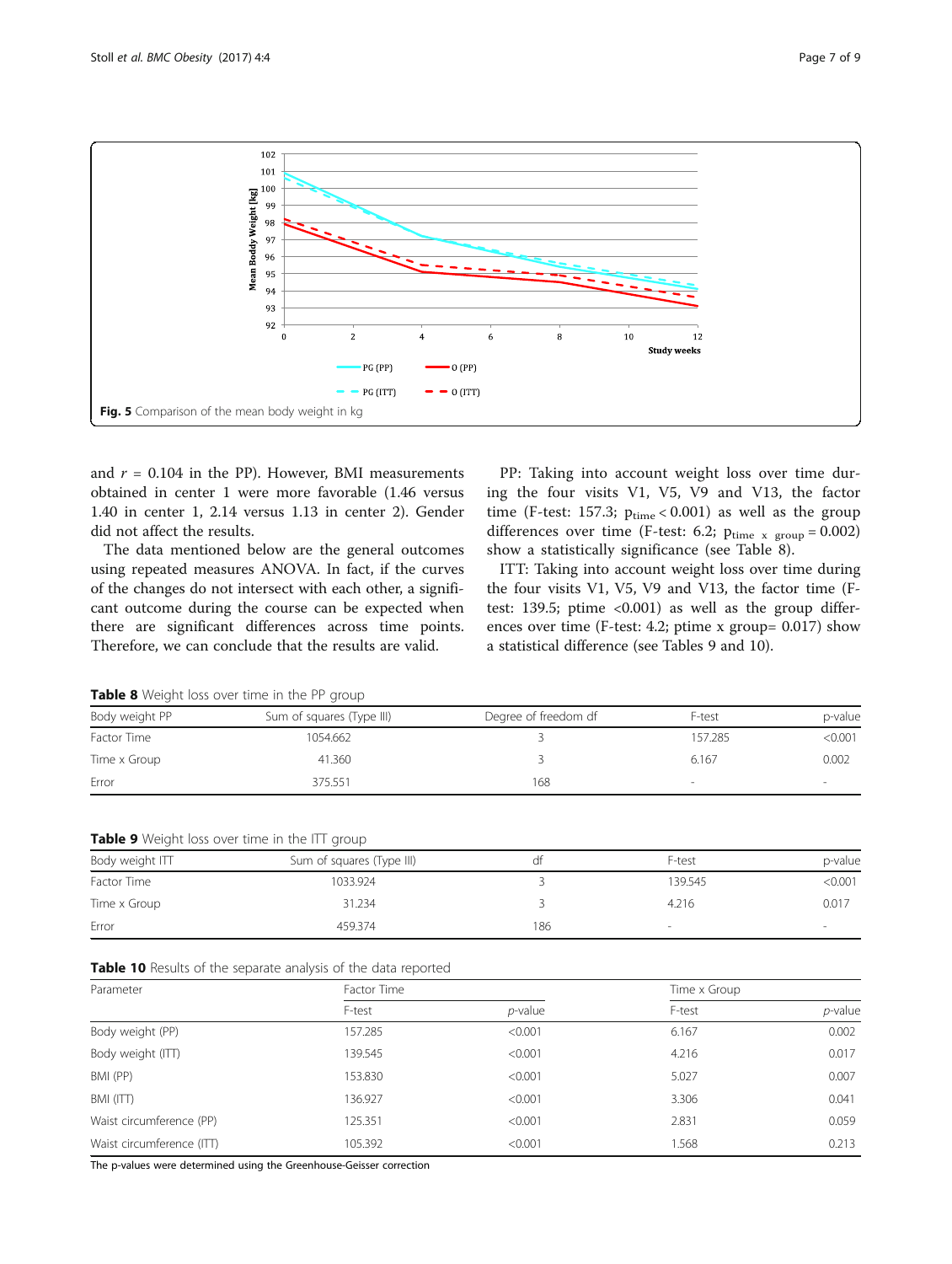The results obtained from the separate analysis of data reported in center 1 (Germany) and center 2 (Italy) were slightly different.

In center 1, the two products ended up with similar body weight reduction in the PP analysis  $(-4.9 \pm 1)$ 4.18 kg for polyglucosamine and  $-5.3 \pm 3.03$  kg for orlistat, respectively); in center 2, the body weight reduction was more consistent for polyglucosamine than for orlistat  $(-7.8 \pm 1.73 \text{ kg and } -4.5 \pm 1.58 \text{ kg})$ respectively).

The development of weight loss in the two groups is shown in Fig. [5](#page-6-0).

The red solid line shows the reduction in body weight (kg) of the orlistat 60 mg group (PP). The red dashed line shows the reduction in body (kg) weight of the orlistat 60mg group (ITT). The turquoise solid line shows the reduction in body weight (kg) of the polyglucosamine group (PP). The turquoise dashed line shows the reduction in body weight (kg) of the polyglucosamine group (ITT).

# **Discussion**

The purpose of this clinical trial was to conduct a direct comparison between two treatments, orlistat and polyglucosamine as a treatment option for body weight management.

Orlistat is used worldwide in obese and overweight subjects and is one of the most commonly used weight loss medications in Europe for weight management according to the labelling text approved by the European Medicines Agency [[11\]](#page-8-0).

There are some clinical studies with orlistat at 60 mg and 120 mg against placebo [[3, 12](#page-8-0)–[14\]](#page-8-0) in subjects undergoing caloric restriction for a period of treatment ranging between 14 and 104 weeks. These trials show that in general, an approximate weight reduction of about 2 kg can be added to weight loss induced by caloric restriction alone.

There are also studies on polyglucosamine reporting a similar or an even higher weight reduction [\[4](#page-8-0), [15](#page-8-0)] in subjects following caloric restriction and treated for a period of time ranking between 12 and 24 weeks.

A recent study found that in a large number of cases (115 subjects comparing polyglucosamine versus Placebo) the consumption of polyglucosamine plus energy restriction of about 2000 kJ combined with an increase in physical activity level to 7 METs/week for 24 weeks induced a reduction of 4.5 kg [\[16](#page-8-0)].

In the present study, the intensity of physical activity was increased to 21 METs/week and the body weight reduction was more evident despite a shorter period of treatment. Following this schedule, the mean weight loss in both regimens, regardless of gender and the initial body weight, was a reduction of more than 4 kg body

weight in 12 weeks. These results confirm the importance of adding more physical activity to any type of pharmacological treatments.

Similar recommendations for diet and physical exercise are part of the current guidelines of international societies for nutrition, obesity, and diabetes.

However, a particular aspect has to be considered in relation to the more consistent effect shown in center 2.

This center is located in South of Italy where the carbohydrate consumption, in terms of bread and pasta, is more common than in Germany.

Pasta in particular has to be addressed, because in Italy its consumption is about 80 gram/day/person. An "average" dish of pasta consists of at least 1500 kJ and the intake of most of the overweight pasta con-sumers frequently exceeds 2500 kJ / portion [\[17](#page-8-0)]. Despite the different ingredients used to prepare a dish of pasta (oil, cheese, meat etc.), the energy content is mainly due to carbohydrates (75-80%) than to fats and proteins. This implies that a limitation of the energy intake of 2000 kJ/day in the subjects enrolled in center 2 was derived mainly from carbohydrates [[18](#page-8-0)–[20\]](#page-8-0), whereas in center 1 (Germany) the caloric restriction was mainly derived from a reduction in dietary fat (sausages, meat, butter).

In other terms, the energy intake restriction was identical in the two centers but the type of food to be avoided was not identical.

The bioavailability of fats is reduced by both polyglucosamine (fat emulsion effect) and by orlistat (lipase inhibition). However, from experimental data on polyglucosamine an increase of glucose in faeces was found [[6\]](#page-8-0) also indicating a reduction of carbohydrate availability. This last aspect has been shown indirectly during the therapy of metabolic syndrome, where the polyglucosamine treatment was found to reduce blood glucose levels as well [[4\]](#page-8-0).

In theory, whereas orlistat limits the fat bioavailability, polyglucosamine seems to limit both fat and carbohydrate absorption and this difference gives a reasonable explanation for the similar effective weight reduction in a diet with carbohydrates as the main energy source.

## Conclusion

In conclusion, there are indications that the more evident effect of polyglucosamine compared to orlistat on the anthropometric variables could be determined by the quality of energy limitation (carbohydrates/fats).

Although more data should be provided in this area to confirm our observations, the results of the current trial give an insight to the different outcomes that can be obtained with the same product in different countries characterized by different food cultures.